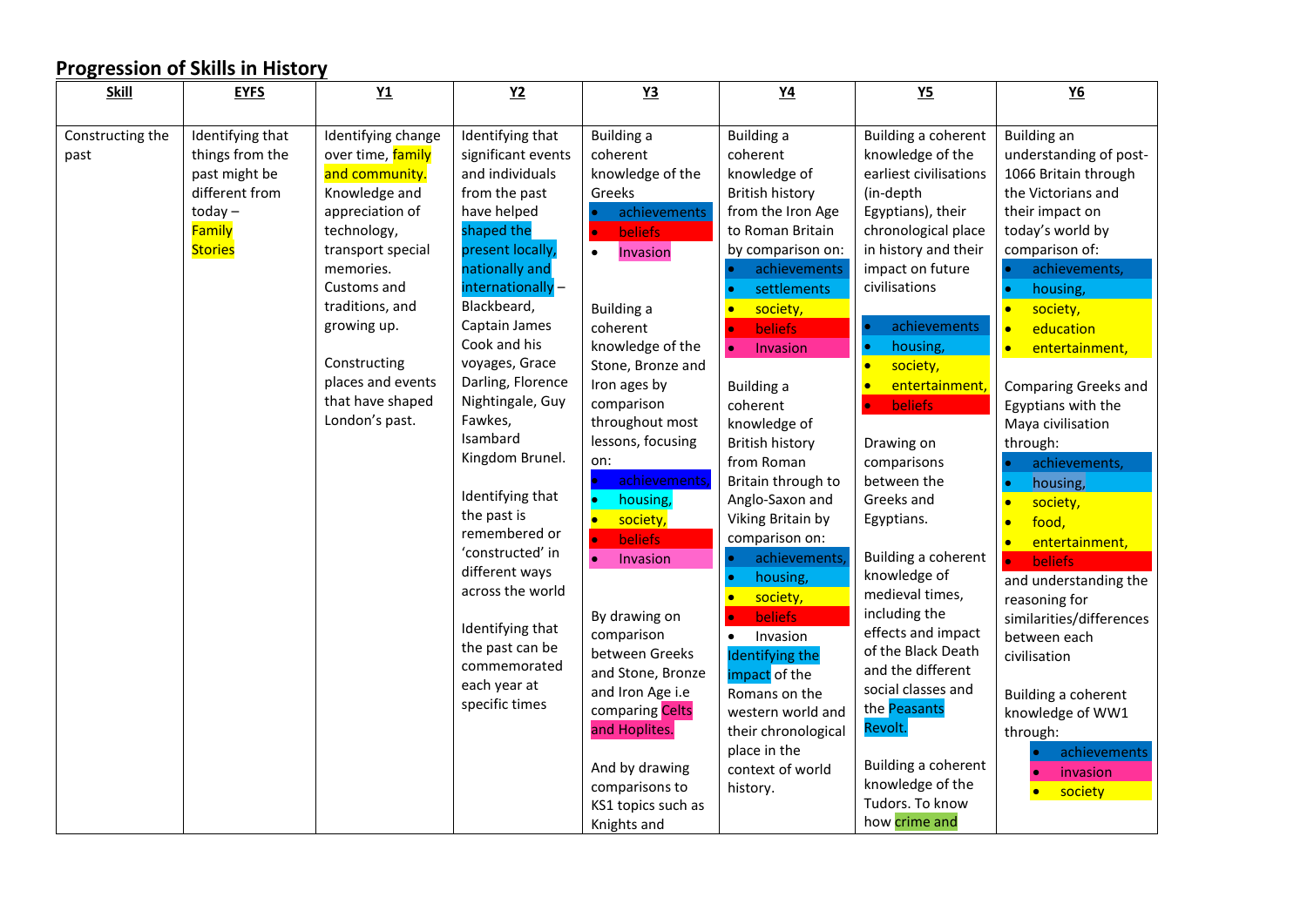|               |                    |                     |                   | Hillforts from        | Drawing on             | punishment has       | Building a coherent     |
|---------------|--------------------|---------------------|-------------------|-----------------------|------------------------|----------------------|-------------------------|
|               |                    |                     |                   | Towers, tunnels       | comparisons            | changed over a       | knowledge of the coal   |
|               |                    |                     |                   | and turrets unit      | between Celts and      | period of time. The  | mine industry and       |
|               |                    |                     |                   | and homes today       | the Romans.            | rise and fall of the | how it has changed      |
|               |                    |                     |                   | from Street           |                        | monarchy-the         | over the years and the  |
|               |                    |                     |                   | Detectives topic.     |                        | changing powers of   | impact it had on the    |
|               |                    |                     |                   |                       |                        | monarchs.            | UK.                     |
| Chronological | Identifying that   | Identifying that    | Identifying and   | Placing Stone,        | Placing early          | Placing early        | Sequence up to 10       |
| Understanding | things have        | events and people   | comparing         | Bronze and Iron       | civilisations into     | civilisations into   | events on a time line   |
|               | happened in the    | form the past may   | people from       | Ages into wider       | chronological          | context - in-depth   |                         |
|               | past, relating to  | have occurred       | different periods | chronological         | context - in-depth     | Egyptians            | Placing Stone, Bronze   |
|               | themselves and     | across a greater    | of time - Captain | contexts - make       | Romans.                |                      | and Iron Ages into      |
|               | within living      | period of time      | Blackbeard,       | references to         | Understandmore         | Placing the Tudors   | wider contexts          |
|               | memory             | than just           | Grace Darling,    | <b>Ancient Greeks</b> | complexterms eg        | and the Black        |                         |
|               |                    | themselves          | Florence          | and the Egyptians.    | BC/AD                  | Death into the       | Placing early           |
|               | Begin to identify  |                     | Nightingale,      |                       |                        | wider context of     | civilisations into      |
|               | that some things   | Identifying that    | Queen Victoria    | Developing an         | <b>Placing Ancient</b> | historical           | context-Egyptians       |
|               | have happened      | events and          |                   | understanding of      | Romans and             | chronology.          |                         |
|               | before they were   | changes have        | Identifying how   | concurrence of        | Roman Britain into     |                      | <b>Placing Ancient</b>  |
|               | born - relating to | happened in order   | periods of time   | civilisations         | the wider context      | Continued            | Romans and Roman        |
|               | family such as     | - development of    | can impact on     | around the world      | of historical          | development of       | Britain into wider      |
|               | parents and        | Growing up          | individuals and   | during these times    | chronology             | concurrent           | context                 |
|               | grandparents       |                     | events            |                       |                        | civilisations around |                         |
|               |                    | Identifying that    | Demonstrate a     | Placing previously    | Deeper                 | the world and their  | Placing Anglo-Saxon     |
|               |                    | there are different | basic             | learnt periods into   | understanding of       | impact on later      | and Viking Britain into |
|               |                    | periods of time in  | understanding of  | context and           | concurrent             | civilisations        | the wider context of    |
|               |                    | history - Great     | why certain       | identifying their     | civilisations          |                      | historical chronology   |
|               |                    | Fire of London,     | events happened   | $im$ pact $-$         | around the world       |                      |                         |
|               |                    | Guy Fawkes,         | at certain times  |                       | and their impact       |                      | Placing the Ancient     |
|               |                    | Astronauts going    | with some         |                       | on later               |                      | Greeks into the wider   |
|               |                    | into Space.         | reasoning - The   |                       | civilisations          |                      | context of historical   |
|               |                    |                     | impact Florence   |                       |                        |                      | chronology              |
|               |                    |                     | Nightingale had   |                       |                        |                      |                         |
|               |                    |                     | on nursing.       |                       |                        |                      | Placing Ancient Maya    |
|               |                    |                     | Isambard          |                       |                        |                      | into chronological      |
|               |                    |                     | Kingdom Brunel    |                       |                        |                      | context and in direct   |
|               |                    |                     | on engineering,   |                       |                        |                      | comparison with         |
|               |                    |                     |                   |                       |                        |                      | Anglo-Saxons            |
|               |                    |                     |                   |                       |                        |                      |                         |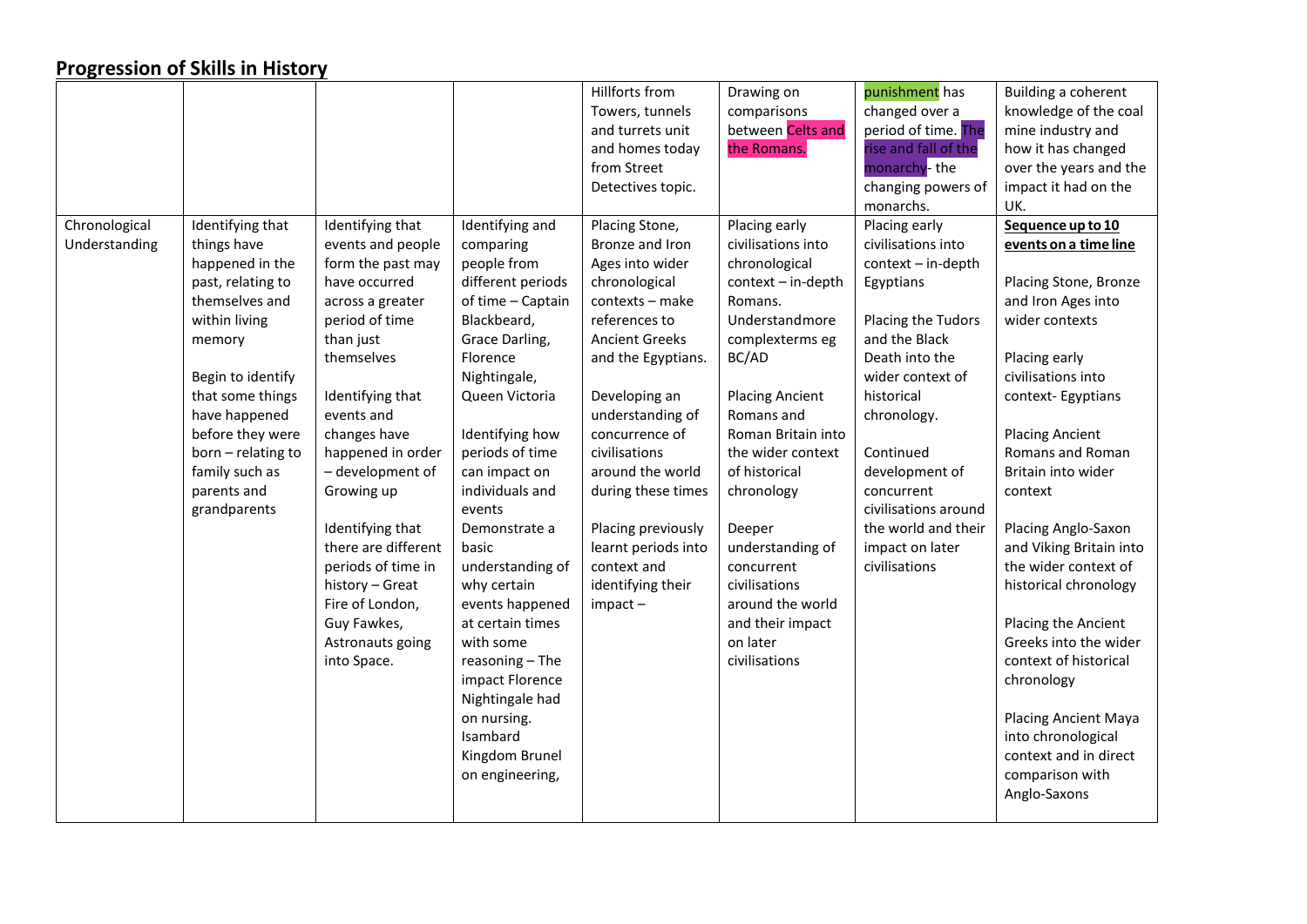|            |                         |                                  |                                |                     |                        |                                 | Placing Victorian<br><b>Britain into</b><br>chronological context<br>and it's legacy and<br>impact today<br>Placing WW1 into<br>chronological context<br>and discussing the<br>impact it had on<br>today.<br>Continued<br>development of<br>concurrent<br>civilisations around |
|------------|-------------------------|----------------------------------|--------------------------------|---------------------|------------------------|---------------------------------|--------------------------------------------------------------------------------------------------------------------------------------------------------------------------------------------------------------------------------------------------------------------------------|
|            |                         |                                  |                                |                     |                        |                                 | the world and their<br>impact on later<br>civilisations                                                                                                                                                                                                                        |
| Historical | Share and talk          | Identifying how                  | Identifying that               | Identify the        | <b>Identifying the</b> | Identifying the                 | Identifying why                                                                                                                                                                                                                                                                |
| Knowledge  | about family            | events from                      | certain events                 | importance of the   | reasons for the        | importance of the               | <b>Victorian inventors</b>                                                                                                                                                                                                                                                     |
|            | photos-Older            | history are so                   | and individuals                | <b>Greeks and</b>   | invasion of Britain    | Nile for the Ancient            | created so many                                                                                                                                                                                                                                                                |
|            | generations in          | significant that                 | have had major                 | identifying the     | by the Romans          | Egyptians-                      | inventions that are                                                                                                                                                                                                                                                            |
|            | their family.           | they are                         | consequences in                | most important      | and the impact         | identifying the links           | still around today                                                                                                                                                                                                                                                             |
|            |                         | remembered each                  | history-                       | legacy. To          | that it had on         | between natural                 |                                                                                                                                                                                                                                                                                |
|            | Discuss historical      | $year -$                         | <b>Florence</b>                | understand when     | Britain-               | resources and                   | Identifying the effect                                                                                                                                                                                                                                                         |
|            | elements to             | Remembrance and                  | Nightingale,                   | the Greek           | identifying the        | humans (incl. early             | of Victorian inventions                                                                                                                                                                                                                                                        |
|            | nursery rhymes.         | <b>Bonfire Night</b>             | Isambard                       | civilisation        | effects on             | civilisations)                  | on today's world as                                                                                                                                                                                                                                                            |
|            |                         |                                  | Kingdom Brunel.                | flourished and      | following              |                                 | either positive or                                                                                                                                                                                                                                                             |
|            | Discuss traditional     | <b>Children discuss</b>          |                                | understand their    | civilisations and      | Building a coherent             | negative                                                                                                                                                                                                                                                                       |
|            | stories from the        | the royal family<br>and contrast |                                | cultures, armies    | today                  | knowledge of<br>medieval times, |                                                                                                                                                                                                                                                                                |
|            | past and present.       | places and events                | Identifying<br>specific causes | and heroes.         | Identifying the        | including the                   | Identifying the cause<br>and effect of Spanish                                                                                                                                                                                                                                 |
|            | Christmas/Easter-       | that have shaped                 | and effects from               | To know that the    | causes and effects     | effects and impact              | explorers on the Maya                                                                                                                                                                                                                                                          |
|            | discuss how             | London's past.                   | different periods              | Stone Age had 3     | of Anglo-Saxon         | of the Black Death              | - positive or negative?                                                                                                                                                                                                                                                        |
|            | people dressed in       |                                  | and beginning to               | eras- Palaeolithic, | and Viking             | and the different               |                                                                                                                                                                                                                                                                                |
|            | the past. How           | Identifying that                 | establish links                | Mesolithic and      | invasion on Britain    | social classes and              |                                                                                                                                                                                                                                                                                |
|            | <b>Jesus lived over</b> | certain events and               | between them-                  | Neolithic.          | $-$ changes in         | the Peasants                    | Identifying that there                                                                                                                                                                                                                                                         |
|            | 2000 years ago in       | individuals have                 | Queen Elizabeth                |                     |                        | Revolt.                         | are reasons for                                                                                                                                                                                                                                                                |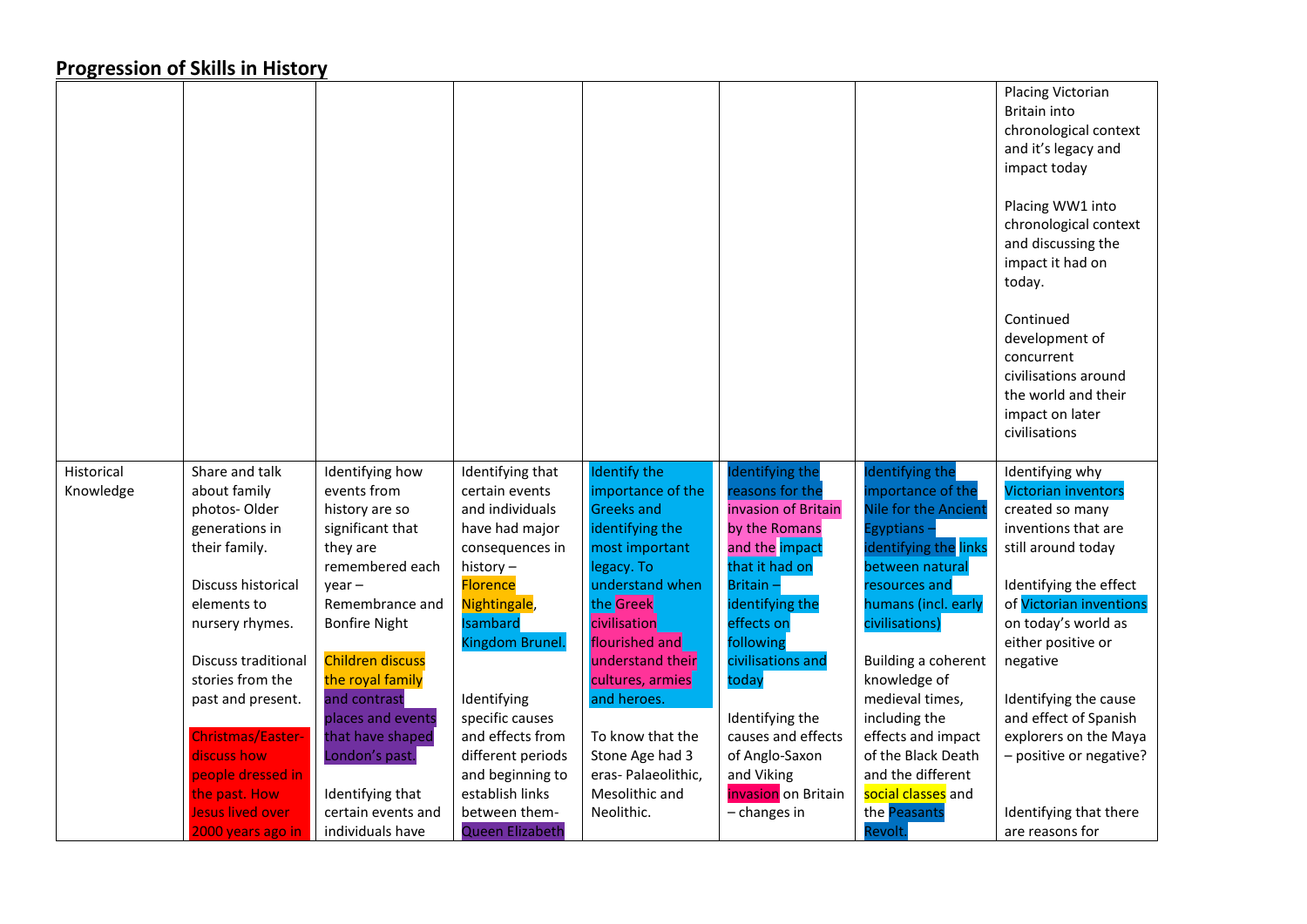|                  | the past-talk           | had major         | <b>II and Queen</b> | Identifying the         | housing, religion, |                        | continuity and change      |
|------------------|-------------------------|-------------------|---------------------|-------------------------|--------------------|------------------------|----------------------------|
|                  | about now               | consequences in   | Victoria.           | major causes of         | language etc.      | Building a coherent    | and begin to use the       |
|                  | cameras and             | history - The     |                     | advancement             |                    | knowledge of the       | terms 'cause' and          |
|                  | people painted          | Great Fire of     |                     | from Stone to           |                    | Tudors. To know        | 'effect' - Titanic         |
|                  | what they looked        | London.           |                     | Bronze to Iron.         |                    | how crime and          | sinking and health and     |
|                  | like.                   |                   |                     |                         |                    | punishment has         | safety changes made        |
|                  |                         |                   |                     |                         |                    | changed over a         | due to it                  |
|                  | Human timeline          |                   |                     | <b>Identifying what</b> |                    | period of time. The    |                            |
|                  | from birth to           |                   |                     | caused the shift in     |                    | rise and fall of the   | <b>Identifying how WW1</b> |
|                  | elderly person.         |                   |                     | hunter-gathering        |                    | monarchy-the           | had a devasting effect     |
|                  |                         |                   |                     | to farming $-$          |                    | changing powers of     | on millions of people      |
|                  | Visit to church-        |                   |                     | communicating           |                    | monarchs.              | across the world.          |
|                  | discuss how             |                   |                     | the reasons for it      |                    |                        |                            |
|                  | churches have           |                   |                     | and the impact on       |                    |                        | Building a coherent        |
|                  | been here for a         |                   |                     | life                    |                    |                        | knowledge of the coal      |
|                  | long time.              |                   |                     |                         |                    |                        | mine industry and          |
|                  |                         |                   |                     | Local History- in       |                    |                        | how it has changed         |
|                  | Dinosaurs- Job of       |                   |                     | 2017 the discovery      |                    |                        | over the years and the     |
|                  | an archaeologist        |                   |                     | of the round            |                    |                        | impact it had on the       |
|                  | and                     |                   |                     | houses that were        |                    |                        | UK.                        |
|                  | Palaeontologist.        |                   |                     | excavated from          |                    |                        |                            |
|                  |                         |                   |                     | the Iron Age.           |                    |                        |                            |
|                  | <b>Visit to Windsor</b> |                   |                     |                         |                    |                        |                            |
|                  | Castle-Royal            |                   |                     |                         |                    |                        |                            |
|                  | family, Castles,        |                   |                     |                         |                    |                        |                            |
|                  | <b>Queen Victoria</b>   |                   |                     |                         |                    |                        |                            |
|                  | and her life.           |                   |                     |                         |                    |                        |                            |
|                  |                         |                   |                     |                         |                    |                        |                            |
|                  | Pirates-clothing,       |                   |                     |                         |                    |                        |                            |
|                  | ships from the          |                   |                     |                         |                    |                        |                            |
|                  | past.                   |                   |                     |                         |                    |                        |                            |
|                  |                         |                   |                     |                         |                    |                        |                            |
| Significance and | Understanding           | Identifying why   | Identifying why     | Identifying why         | Use Boudicca       | Using Henry V111       | Identifying the            |
| interpretation   | that some events        | certain           | certain             | advancements in         | primary sources to | and Anne Boleyn to     | significance of            |
|                  | and people from         | people/events are | people/events       | the Stone, Bronze       | understand that    | solidify possibilities | Victorian                  |
|                  | history are             | significant in    | are significant in  | and Iron Ages           | that is one        | of bias and            | achievements and           |
|                  | important               | history-          | the wider context   | were significant to     | viewpoint and      | understand that        | their impact on today      |
|                  | because they            | achievements,     | of history          | the development         | cannot be verified | there are different    |                            |
|                  | have achieved           | impact etc.       |                     | of Britain              |                    | interpretations of     | Understanding why          |
|                  |                         |                   |                     |                         |                    | the same event         | others might choose        |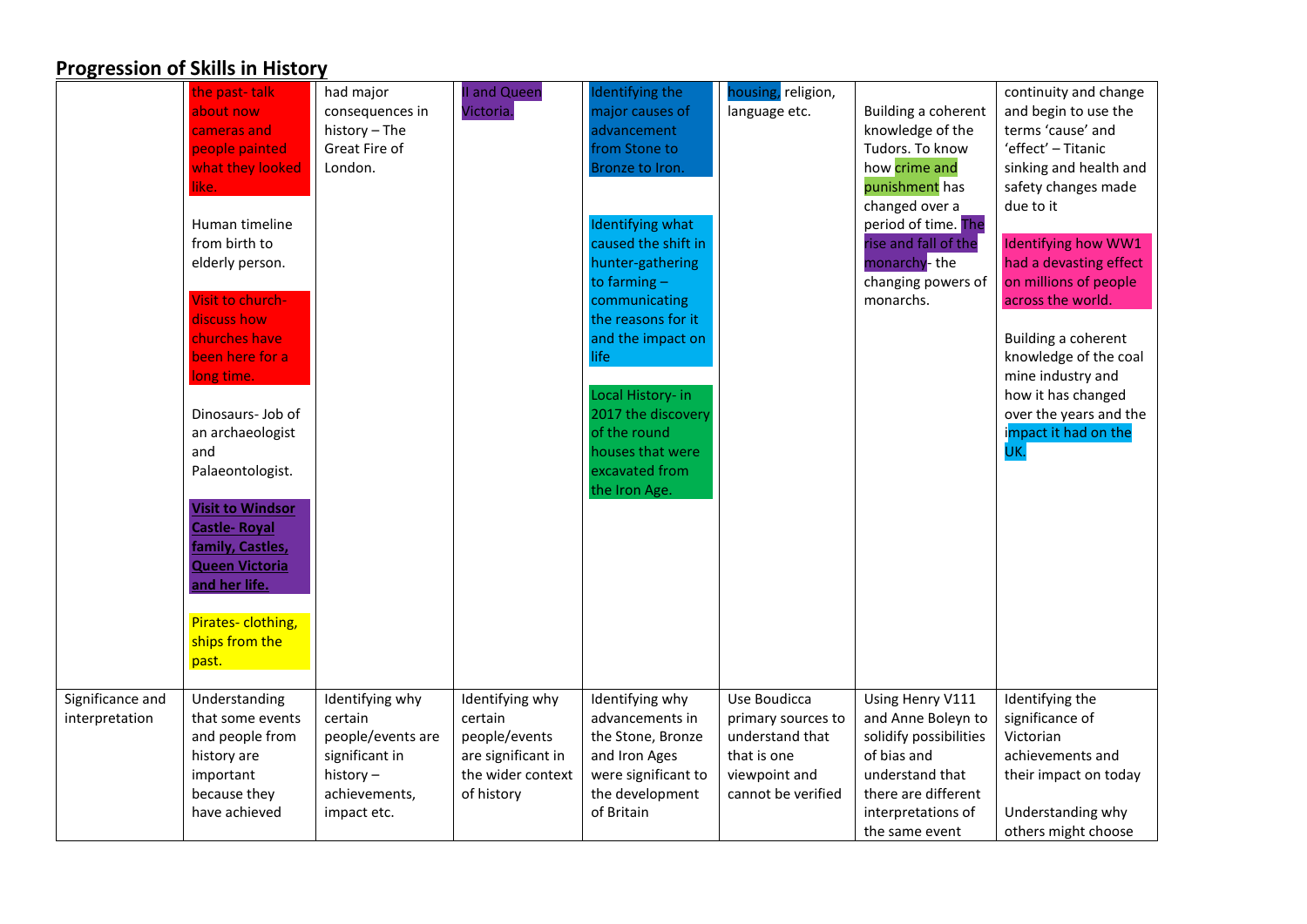|                       | something or had<br>an effect                                                                                                                                                                                  | Identifying why<br>some individuals<br>are significant<br>Begin to<br>understand what<br>makes someone or<br>something<br>significant -                                  | Identifying that<br>certain<br>individuals and<br>events have had<br>an impact locally,<br>nationally and<br>internationally                                    | Identifying why<br>our<br>interpretations of<br>these time periods<br>is difficult due to<br>limited primary<br>sources or written<br>evidence                                                                                              | Identify why<br>Boudicca is such a<br>significant<br>individual for both<br><b>British and Roman</b><br><b>British history</b><br>Identify why<br>interpretation of<br>these sources is<br>critical to our<br>understanding of<br>the past | and write from<br>both viewpoints<br>Identify why<br>interpretations can<br>change in light of<br>new evidence -                                                                                                                                     | alternative<br>achievements<br>Interpreting the<br>achievements of the<br>Victorians as a turning<br>point in British history<br>in the context of then<br>and now - who felt<br>more of their impact,<br>us or them?<br>Interpret the<br>achievements of the<br>Maya compared to the<br><b>Egyptians and Greeks</b> |
|-----------------------|----------------------------------------------------------------------------------------------------------------------------------------------------------------------------------------------------------------|--------------------------------------------------------------------------------------------------------------------------------------------------------------------------|-----------------------------------------------------------------------------------------------------------------------------------------------------------------|---------------------------------------------------------------------------------------------------------------------------------------------------------------------------------------------------------------------------------------------|--------------------------------------------------------------------------------------------------------------------------------------------------------------------------------------------------------------------------------------------|------------------------------------------------------------------------------------------------------------------------------------------------------------------------------------------------------------------------------------------------------|----------------------------------------------------------------------------------------------------------------------------------------------------------------------------------------------------------------------------------------------------------------------------------------------------------------------|
|                       |                                                                                                                                                                                                                |                                                                                                                                                                          |                                                                                                                                                                 |                                                                                                                                                                                                                                             |                                                                                                                                                                                                                                            |                                                                                                                                                                                                                                                      | and make a<br>judgement on their<br>significance - which<br>achievements were<br>more impressive?                                                                                                                                                                                                                    |
| Historical<br>enquiry | Starting to ask<br>simple questions<br>about people or<br>events from<br>within living<br>memory<br>Discuss historical<br>elements to<br>nursery rhymes<br>and other stories-<br>been told for a<br>long time. | Recognise the<br>difference<br>between past and<br>present in their<br>own and others'<br>lives.<br>They know and<br>recount episodes<br>from stories about<br>the past. | Use a source -<br>observe or<br>handle sources to<br>answer questions<br>about the past on<br>the basis of<br>simple<br>observations-<br>Chertsey<br>Museum box | Use a range of<br>sources to find out<br>about a period.<br>Observe small<br>details- artefacts,<br>pictures. Select<br>and record<br>information<br>relevant to the<br>study. Begin to use<br>the library and<br>internet for<br>research. | How much did the<br>Romans really<br>impact Britain?<br>Independent<br>enquiry using a<br>range of primary<br>and secondary<br>sources<br>Make<br>independent<br>decisions and<br>using evidence to<br>justify                             | Begin to identify<br>primary and<br>secondary sources.<br>Use evidence to<br>build a picture of a<br>past event. Select<br>relevant sections of<br>information. Use<br>the library and<br>internet for<br>research with<br>increasing<br>confidence, | Recognise primary and<br>secondary sources of<br>evidence.<br>Independently<br>identifying important<br>achievements from<br>the Victorians-<br>Critical thinking,<br>reasoning, research<br>and debate<br>Independent selection<br>of sources, arguments<br>and evidence to justify<br>opinion                      |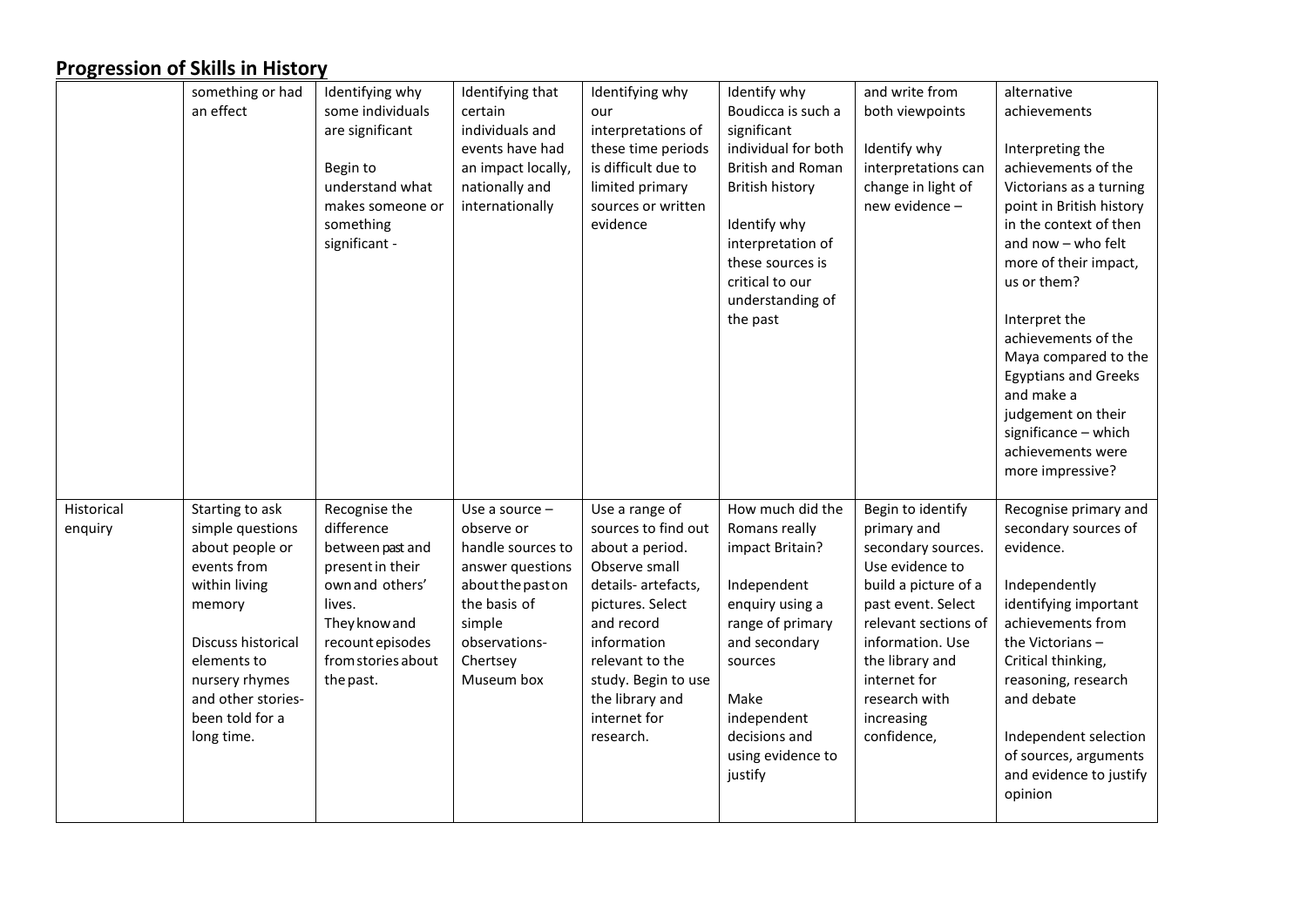|                              |                                                                                                                                                                                    |                                                                                                                                                                                                                                                                                     |                                                                                                                                                                                                                                                              |                                                                                                                                                                                                                                                                                                                        |                                                                                                                                                                                                                                                                                                                             |                                                                                                                                                                                                                                                                                                                                                                                                                  | Development of<br>vocabulary and<br>historical terms to<br>articulate opinions<br>and engage in<br>reasoned debate                                                                                                                                                                                                                                   |
|------------------------------|------------------------------------------------------------------------------------------------------------------------------------------------------------------------------------|-------------------------------------------------------------------------------------------------------------------------------------------------------------------------------------------------------------------------------------------------------------------------------------|--------------------------------------------------------------------------------------------------------------------------------------------------------------------------------------------------------------------------------------------------------------|------------------------------------------------------------------------------------------------------------------------------------------------------------------------------------------------------------------------------------------------------------------------------------------------------------------------|-----------------------------------------------------------------------------------------------------------------------------------------------------------------------------------------------------------------------------------------------------------------------------------------------------------------------------|------------------------------------------------------------------------------------------------------------------------------------------------------------------------------------------------------------------------------------------------------------------------------------------------------------------------------------------------------------------------------------------------------------------|------------------------------------------------------------------------------------------------------------------------------------------------------------------------------------------------------------------------------------------------------------------------------------------------------------------------------------------------------|
| Using sources as<br>evidence | Understanding<br>that items can tell<br>us about<br>someone or<br>something $- a$<br>piece of uniform,<br>an item of<br>clothing, an<br>object from a<br>certain place or<br>event | Analyse a variety<br>οf<br>artefacts/objects<br>to infer about an<br>individual or<br>event-toys from<br>the past<br>Begin to make<br>reasoned<br>interpretations<br>about why certain<br>artefacts/objects<br>belong to certain<br>people or events -<br>clothing, housing<br>etc. | Analyse a variety<br>of<br>artefacts/objects<br>to infer about an<br>individual or<br>event-Chertsey<br>Museum-<br>Victorians.<br>Make reasoned<br>interpretations<br>about individuals<br>and events by<br>using a small<br>selection of<br>focused sources | Identifying why<br>sources are<br>limited for the<br>Stone, Bronze and<br>Iron ages. Discuss<br>cave paintings and<br>what<br>archaeologists<br>have discovered.<br>Look at<br>photographic<br>evidence of what<br>was discovered in<br>2017 when<br>constructing new<br>houses next door-<br>Iron Age-Round<br>Houses | Identifying<br>primary and<br>secondary sources<br>- artefacts, books,<br>internet etc.<br>Questioning the<br>validity of sources<br>and contradictions<br>- Boudicca<br>Identifying why<br>sources can be<br>useful in a variety<br>$of ways -$<br>inaccuracies can<br>tell us more about<br>those who<br>produce evidence | Using sources to<br>interpret<br>viewpoints,<br>including bias-<br>Henry V111 and<br>Anne Boleyn- Court<br>case<br>Identify why<br>viewpoints differ<br>and why bias might<br>skew these<br>viewpoints<br>Identifying primary<br>and secondary<br>sources - artefacts,<br>books, internet etc.<br>Identify why the<br>amount of written<br>primary sources<br>varies depending<br>on individual time<br>periods- | Conducting an enquiry<br>about the greatest<br>impact of the<br>Victorians on today -<br>using sources as<br>evidence in a debate<br>Identify the<br>effectiveness of<br>primary and<br>secondary sources as<br>evidence<br>Use sources of<br>evidence as the basis<br>for an opinion<br>Begin to make<br>references to evidence<br>as justification |
| Vocabulary,<br>communication | Simple words to<br>describe the                                                                                                                                                    | Using simple<br>phrases and words                                                                                                                                                                                                                                                   | Using phrases<br>and words to                                                                                                                                                                                                                                | Using phrases and<br>words to describe                                                                                                                                                                                                                                                                                 | Using phrases and<br>words to describe                                                                                                                                                                                                                                                                                      | Using phrases and<br>words to describe                                                                                                                                                                                                                                                                                                                                                                           | Using phrases and<br>words to describe the                                                                                                                                                                                                                                                                                                           |
| and organisation.            | passing of time -                                                                                                                                                                  | to describe the                                                                                                                                                                                                                                                                     | describe the                                                                                                                                                                                                                                                 | the passing of                                                                                                                                                                                                                                                                                                         | the passing of                                                                                                                                                                                                                                                                                                              | the passing of time                                                                                                                                                                                                                                                                                                                                                                                              | passing of time and                                                                                                                                                                                                                                                                                                                                  |
|                              | e.g.                                                                                                                                                                               | passing of time -                                                                                                                                                                                                                                                                   | passing of time -                                                                                                                                                                                                                                            | time -                                                                                                                                                                                                                                                                                                                 | time -                                                                                                                                                                                                                                                                                                                      | and context of                                                                                                                                                                                                                                                                                                                                                                                                   | context of civilisations                                                                                                                                                                                                                                                                                                                             |
|                              | 'past' 'before'                                                                                                                                                                    | e.g. 'past' 'before'                                                                                                                                                                                                                                                                | e.g. 'past'                                                                                                                                                                                                                                                  | e.g. 'past' 'before'                                                                                                                                                                                                                                                                                                   | e.g. 'duration'                                                                                                                                                                                                                                                                                                             | civilisations -                                                                                                                                                                                                                                                                                                                                                                                                  |                                                                                                                                                                                                                                                                                                                                                      |
|                              | 'now' 'then'                                                                                                                                                                       | 'now' 'then'                                                                                                                                                                                                                                                                        | 'before' 'now'                                                                                                                                                                                                                                               | 'now' 'then'                                                                                                                                                                                                                                                                                                           | 'period' 'era'                                                                                                                                                                                                                                                                                                              | e.g. 'duration'                                                                                                                                                                                                                                                                                                                                                                                                  | e.g. 'duration' 'period'                                                                                                                                                                                                                                                                                                                             |
|                              |                                                                                                                                                                                    | 'Long ago' 'before                                                                                                                                                                                                                                                                  | 'then' 'present'                                                                                                                                                                                                                                             | 'present' 'period'                                                                                                                                                                                                                                                                                                     | 'concurrent'                                                                                                                                                                                                                                                                                                                | 'period' 'era'                                                                                                                                                                                                                                                                                                                                                                                                   | 'era' 'concurrent'                                                                                                                                                                                                                                                                                                                                   |
|                              |                                                                                                                                                                                    | I was born'                                                                                                                                                                                                                                                                         | 'period'                                                                                                                                                                                                                                                     | 'decade' 'century'                                                                                                                                                                                                                                                                                                     |                                                                                                                                                                                                                                                                                                                             | 'concurrent'                                                                                                                                                                                                                                                                                                                                                                                                     | 'chronology' 'context'                                                                                                                                                                                                                                                                                                                               |
|                              |                                                                                                                                                                                    | 'changes to now'                                                                                                                                                                                                                                                                    |                                                                                                                                                                                                                                                              | 'myth'                                                                                                                                                                                                                                                                                                                 |                                                                                                                                                                                                                                                                                                                             |                                                                                                                                                                                                                                                                                                                                                                                                                  |                                                                                                                                                                                                                                                                                                                                                      |